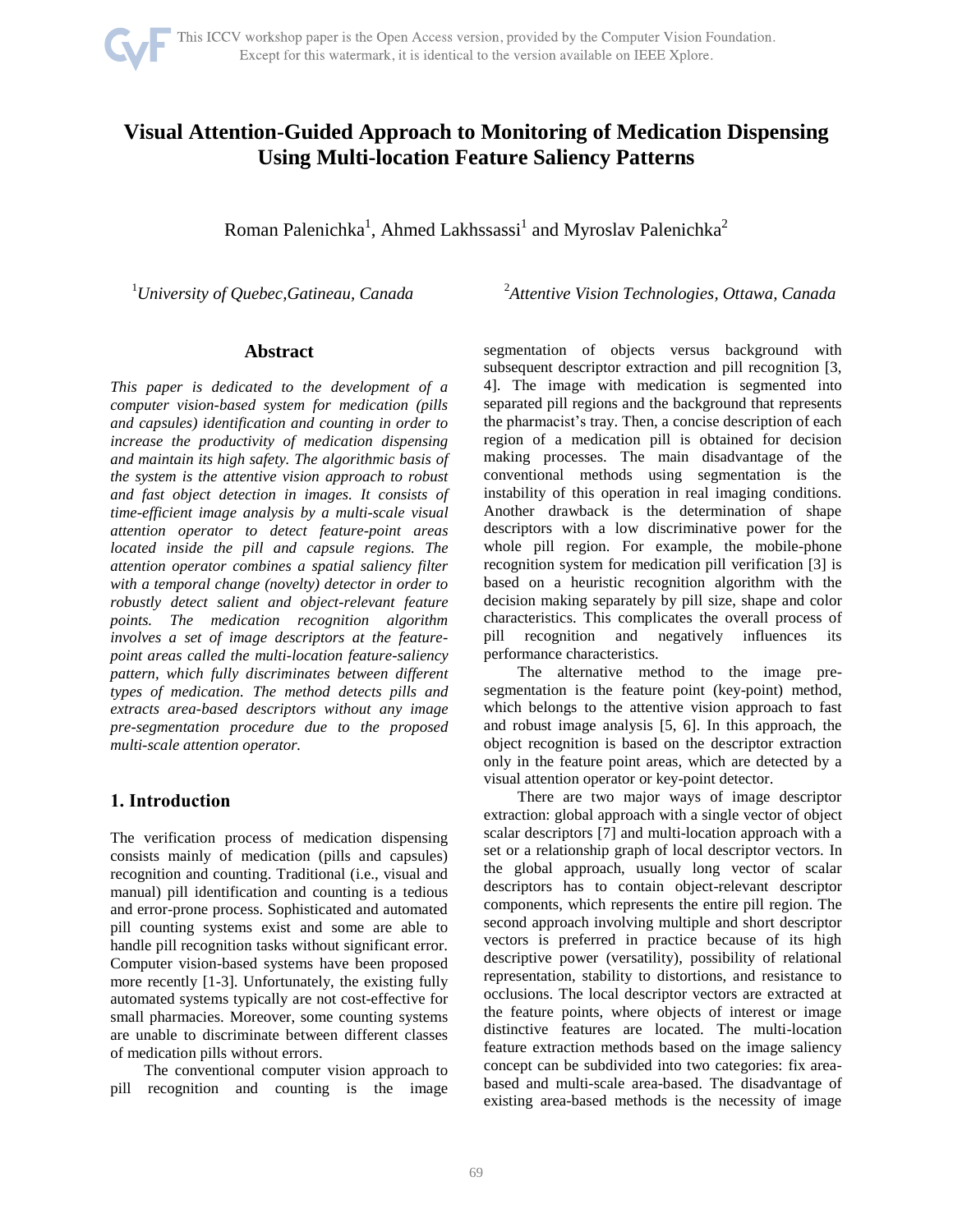segmentation, which is often unstable and timeconsuming operation. Since the existing multi-scale operators work well only at lower scale range, they produce some errors in detecting feature points by locating them at ambiguous edge points [7].

The main goal of the presented work was to eliminate or diminish the drawbacks of existing algorithms in the context of medication recognition tasks. Another objective is to develop an algorithmic software basis for an affordable medication verification system suitable for small pharmacy applications and personal assistive usage (e.g., smart phone-based).

The balance of this paper is focused on image descriptor extraction in the feature point areas for robust recognition of medication pills. It is based on the attentive vision approach to image analysis introduced in Section 2. The proposed concept of multi-scale feature points and the corresponding multi-location area descriptors called the multilocation feature-saliency pattern is an important contribution of this paper (Section 3). Section 4 presents the proposed algorithm for pill recognition, which is based on the matching of descriptor vector sets. Preliminary experimental results are described in Section 5 and conclusions are given in Section 6.

### **2. The attentive vision approach**

The proposed approach to medication recognition and pill counting is inspired by the attention-focusing mechanisms of the human visual system, which serve to time-efficiently locate and reliably recognize objects of interest in complex, changing, and distractive environment [8]. It consists in attentionguided image analysis by detecting attention points and analyzing image areas around these points. Object-relevant attention points represent the feature points which concisely describe the objects of interest such as medication pills. Decision making is usually made by comparing the feature-point area descriptors with the reference ones.

The proposed algorithm of attention-guided image analysis is also a model-based approach to descriptor extraction founded on the *salient disk model* (SDM) of object-relevant image areas [9]. It is a representation of objects of interest as a set of high color-contrast homogeneous areas called salient image disks. The salient disk model ensures the feature-point areas to be robustly detectable, locally unique, and positioned inside the objects of interest.

The attentive vision method exploits two basic spatiotemporal characteristics of the objects of interest in images for the determination of feature-point locations: spatial saliency and temporal change or novelty. Spatial saliency of an object area is proportional to a local contrast value of the image intensity (color) located inside that area with respect to the background intensity or color. Spatial saliency of an area centered at the current analysis point is the necessary condition for the object detection ability. The temporal change in the present application conditions is the appearance of new objects of interest such as the medication pills, which can be called a novelty occurrence.



**Fig. 1**. Global flowchart of the attentive vision approach.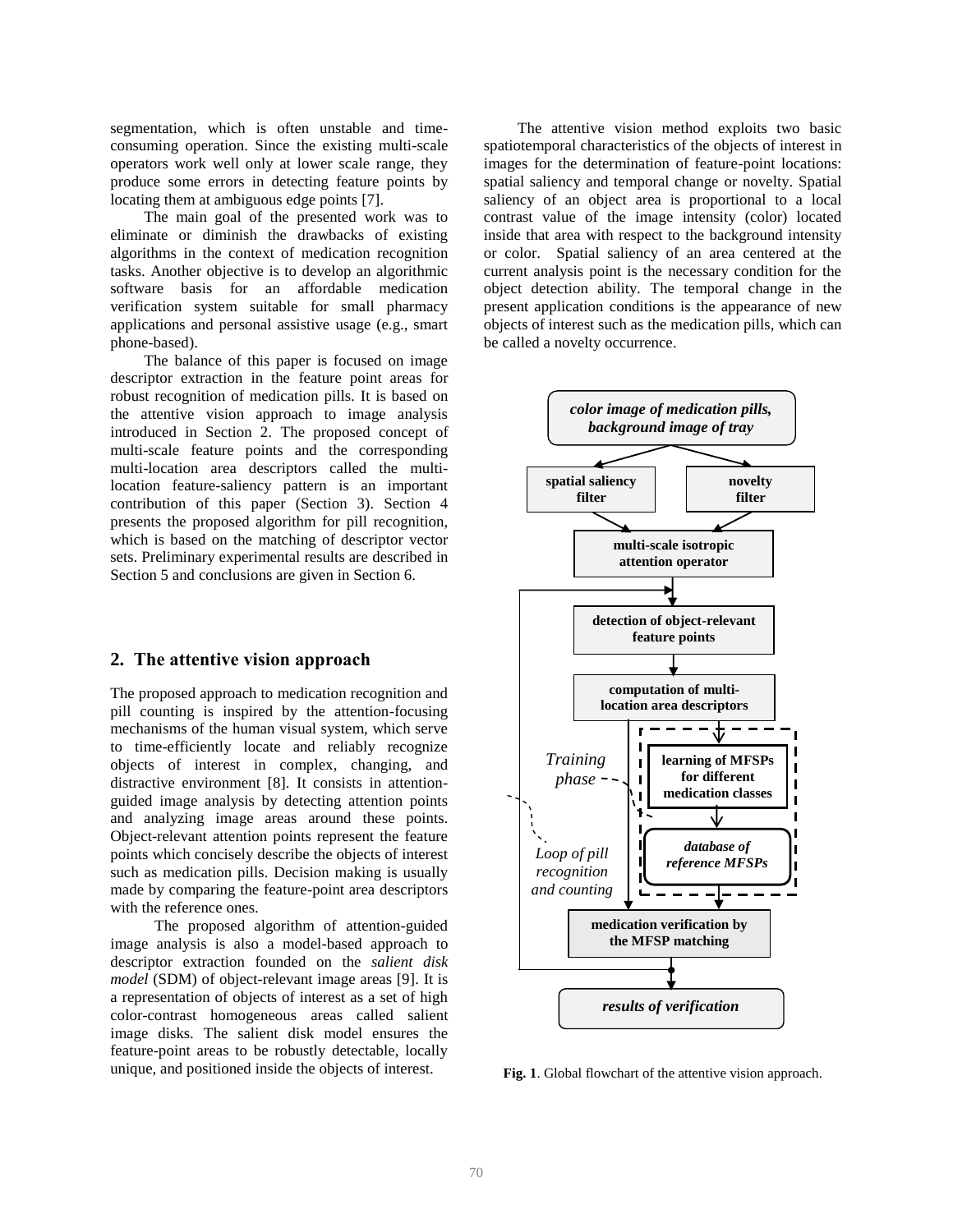The global flowchart of the attentive vision approach to medication recognition and counting is shown in Fig. 1. It consists of two hierarchical image analysis phases for object recognition: focal and peripheral. These two phases represent the visual attention mechanisms for fast and reliable image analysis. The peripheral analysis phase carries out the entire image plane analysis for rapid object localization to determine the locations of the medication pills. It is mostly implemented through the time-efficient computation of an attention operator, which local maxima indicate the featurepoint areas. The focal or foreground image analysis is aimed at the detailed analysis of selected image areas with the spatial saliency and scene novelty, which are located in a neighborhood of a selected feature point. The selected feature point, which neighborhood is being under detailed image analysis is called the focus-of-attention (FoA) point. Local image descriptors are estimated in each feature point area in the neighborhood of the FOA point and united into an image local representation entity called multi-location feature saliency pattern. Pill recognition is implemented by the matching of feature-point descriptors with the reference pill descriptors, which are determined at the learning stage and include all the medication pill classes (Section 4).

## **3. Detection of feature points and descriptor extraction**

The image descriptor extraction is the crucial step in robust attention-guided recognition of medication pills as long as the object recognition proceeds without image segmentation. Misdetection or false detection of attention (feature) points with their descriptors can result in significant recognition errors.

The approach of multiple feature points consists of two coherent steps of descriptor extraction: 1) detection of object-relevant feature points; 2) estimation of transformation-invariant descriptor components for each feature-point area. The detection is implemented as a sequential search for local maxima of a multi-scale attention operator. In order to insure robust detection, the multi-scale attention operator is composed of two parts – spatial saliency filter and novelty (temporal change) filter – which are aggregated into a single function of image coordinates  $(i, j)$  and local scale  $\rho$  [10]:

$$
F[i, j, \rho] = s(i, j, \rho) + \beta \cdot e(i, j, \rho), \quad (1)
$$

where  $s(i,j,\rho)$  and  $e(i,j,\rho)$  are the spatial saliency and novelty filter values at  $(i,j)$ , and  $\beta$  is the novelty coefficient  $(\beta > 0)$ . The derivation of the attention operator  $F[i, j]$  and optimized value of the coefficient  $\beta$ in the maximum-likelihood sense can be obtained assuming appropriate distributions of two terms in Eq. (1) as random independent variables at the condition of a feature point occurrence at (*i,j*) [10].

We have used the contrast-based approach to regional (area) saliency definition [10, 11]. The first term  $s(i,j,\rho)$  in Eq. (1) is the difference between the local isotropic contrast  $c(i,j,\rho)$  and the area inhomogeneity (e.g., intensity local variance)  $d(i,j,\rho)$ :

$$
s(i, j, \rho) = c(i, j, \rho) - d(i, j, \rho).
$$
 (2)

The local isotropic contrast  $c(i,j,\rho)$  at the  $\rho$ th scale is estimated as the mean absolute deviation in the ring  $Q_{\rho}(i,j)$  with respect to the mean intensity inside the disk region  $S_o(i,j)$  (Fig. 2). The area inhomogeneity term provides the relative value of the contrast with respect to the area inhomogeneity in order to obtain more robust detection.

The novelty filter in Eq. (1) is the background subtraction operator, which computes the difference  $h(i,j)$  between the current image and the background image (i.e., image without medication pills) with subsequent spatial integration. The spatial integration is based on the spatial contrast value of the novelty filter:

$$
e(i, j, r) = hS(i, j, r) - hQ(i, j, r),
$$
 (3)

where, *r* is the diameter of the disk  $S_r(i,j)$ ,  $h_S(i,j,r)$  and  $h<sub>O</sub>(i,j,r)$  are the mean values of  $h(i,j)$  in the disk  $S<sub>r</sub>(i,j)$ and ring  $Q_r(i,j)$ , respectively (Fig. 2). Similarly to the spatial saliency term, the temporal change is estimated relatively to the change occurred in the surrounding neighborhood.

In order to discriminate good feature points from all other attention points, each candidate feature point has to be tested for its saliency level, local uniqueness and object relevance [10]. In general, it is implemented as a simple thresholding operation, which involves an adaptive threshold value [5, 10]. For example, the object relevance of a feature point is determined by comparing the novelty filter value with a threshold. In this way, only feature points, which are located inside the pill regions, will be extracted and analyzed in detail.

Four different types of area independent descriptors are extracted to form the local descriptor vector (LDV), which represents the current disk area: 1) planar pose (two coordinates of feature point, local scale and local direction); 2) area shape; 4) color components; 3) surface intensity. The use of these image descriptors is justified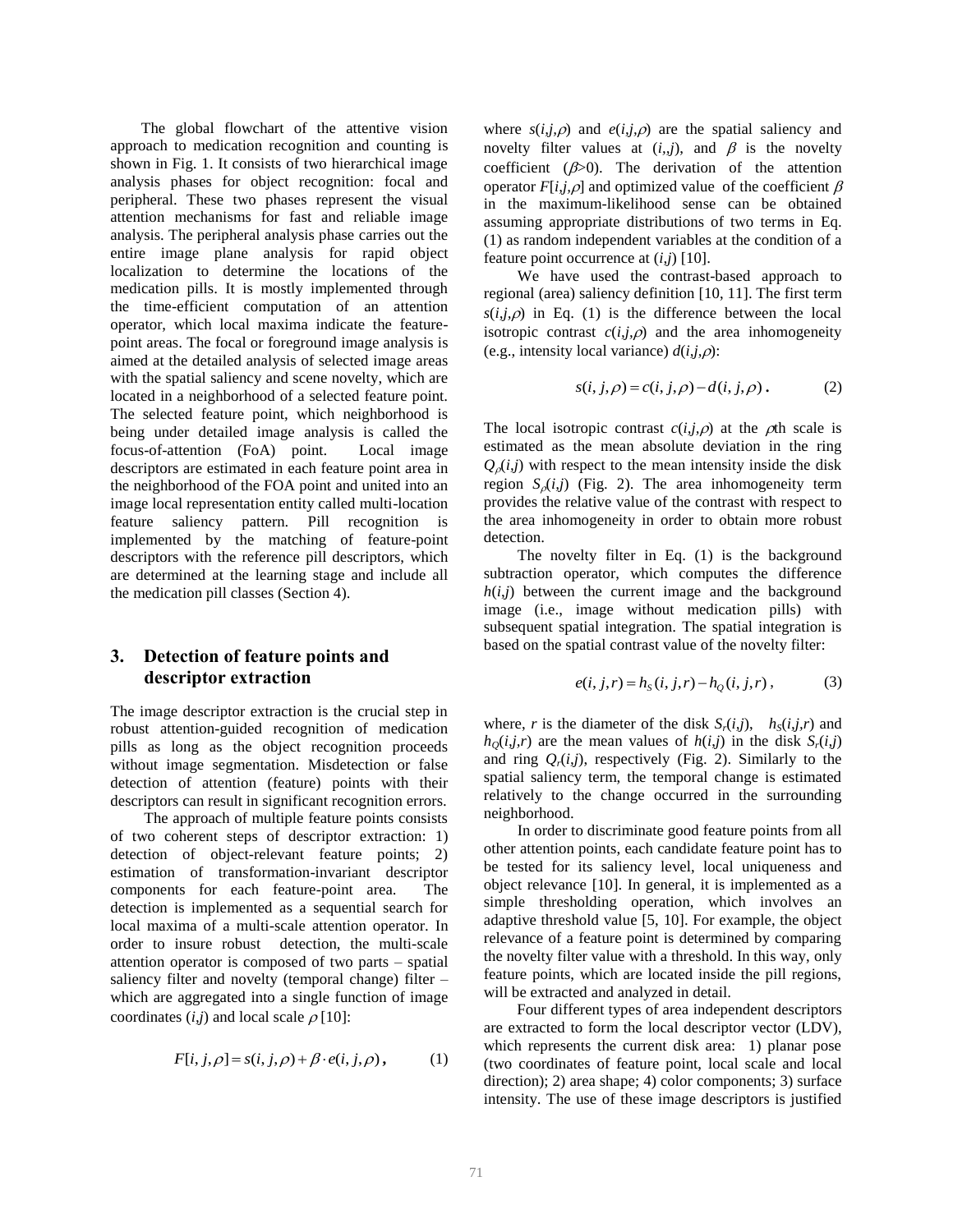by the salient disk model-based approach [9]. All descriptor components in the LDV are normalized to be contained in the range [-1; 1].



**Fig. 2**. Example of a feature-point area detected in an oval pill region.

A set of planar shape descriptors – called radial shape pattern – was proposed to achieve robustness of shape descriptors and maintain their simplicity [9]. This algorithm consists of two basic steps: a) determination of local shape direction; and b) estimation of *L* directional edge descriptors. The local direction as one of the area planar pose descriptors is used at the step (a). The second step consists of directional derivatives at *L* radial edge points lying in the ring  $Q_k(i,j)$  (Fig. 2).

The color descriptors are important elements of a concise description since medication pills can have different colours while their geometry descriptors are the same. Mean values over the disk  $S_0(i,j)$  for the three color components in the transformed color space have been used in the experiments.

The model-based approach of intensity surface approximation was adopted in order to obtain descriptors of spatial distribution for color intensities in a given region such as the feature-point area [12]. The surface intensity descriptors include the mean value of intensity and three components of the intensity gradient, which are computed within the disk of diameter $\rho$ . The first two gradient components are estimated within smaller sub-areas in two

orthogonal orientations, along and across the local direction to achieve the rotation invariance.

One feature point area with its LDV very often cannot be sufficient to describe all the shape, color, and surface varieties of medication pills. Therefore, several feature points with their LDVs are aggregated into a multi-location feature saliency pattern (MFSP) to better discriminate between different pills in real conditions of medication dispensing. The transformation-invariance of the LDV pose descriptors is achieved through their relational values with respect to the central feature point descriptors as the FoA point. In particular, the relational positions of feature point areas in a MFSP are an important element of the MFSP concept in the transformation-invariant object recognition.

The main computational burden of feature-point detection and descriptor extraction proposed in this paper is carried out by the multi-scale attention operator in Eq. (1). The time-efficient implementation of the attention operator is based on the fast recursive algorithms for the computation of local moments of image intensity [13]. They provide fast computation of local spatial saliency and novelty filters independently of the filter window size, which corresponds to the local scale.

#### **4. Medication verification**

The medication verification consists in the recognition and counting of medication pills placed on a pharmacist's tray after their preliminary selection by a pharmacist. It is composed of two stages of image analysis: training (i.e., machine learning) and recognition (Fig. 1). The training stage is executed only once as a machine learning procedure, in which images of new medication pills are presented as one pill per image to obtain their representation by image descriptors in the form of a MFSP. The attentive vision approach to object recognition provides a simplified machine learning procedure as well. In the considered application, only few feature point areas were sufficient to identify medication pills by their MFSPs. First of all, the values of *optimized parameters* of the algorithm in Fig. 1, such as the scale range, coefficients, and threshold values are estimated by a simple averaging operation and range determination using the training sample of pill images. For example, the scale range is determined by obtaining the minimum and maximum values of the local size for all the pills available in the training sample.

The maximal number of LDVs in a MFSP is selected during the training stage to discriminate between different medication classes. The learning procedure starts from a single LDV extracted from the pill image of a current class. It corresponds to the feature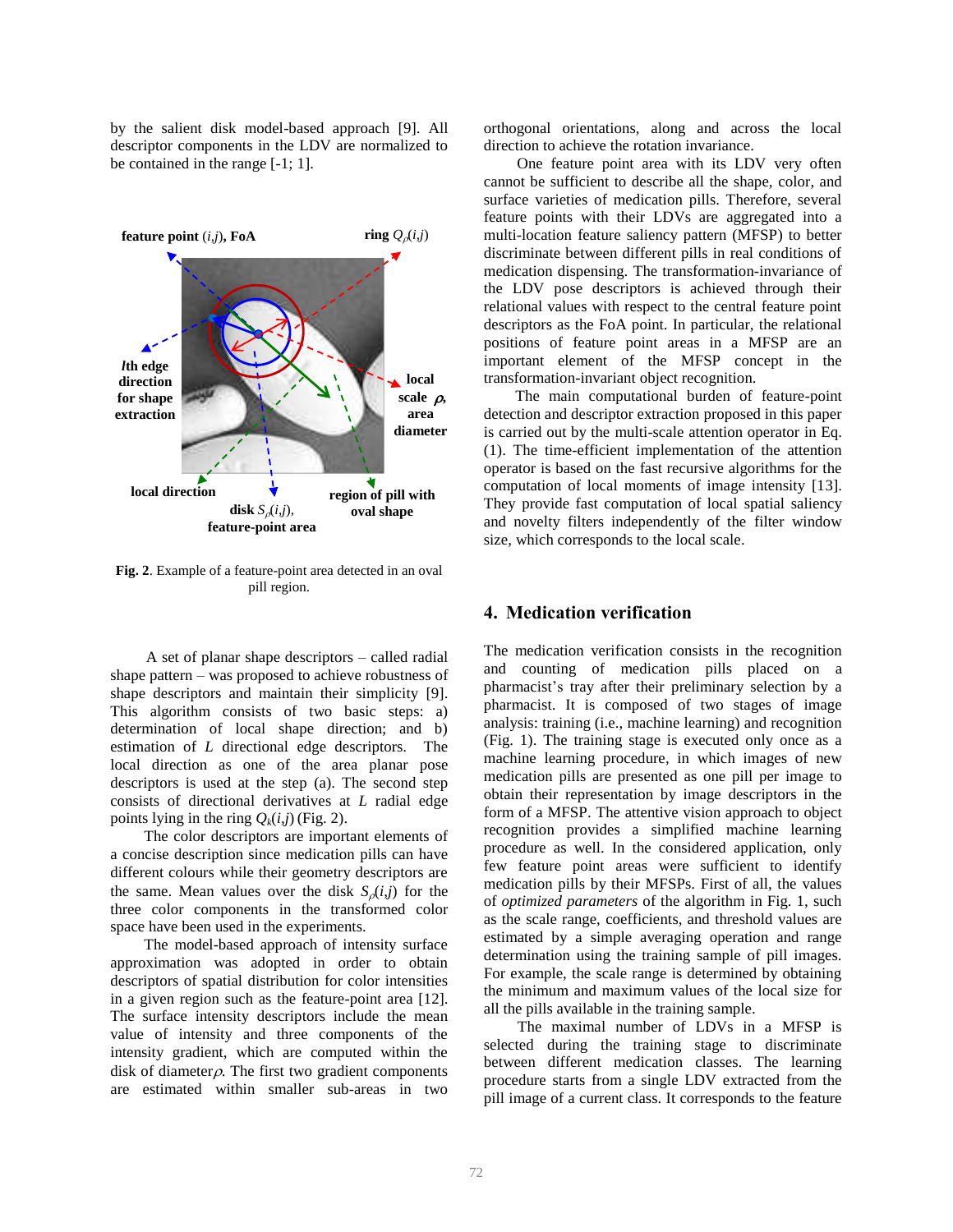point area centered at the global maximum of the multi-scale attention operator. If the single LDV of the FoA-point area is insufficient to discriminate medication pills of different classes then another LDV is added to the current MFSP. This process is continued by adding more feature points with their LDVs until a full discrimination capability is achieved.

The recognition stage basically is the matching of a current MSFP with the reference ones stored in a database of MFSPs for all medication pills. A pointset distance can perform such a matching, which is a distance between two sets of LDVs as points in a multi-dimensional metric space of descriptor components [14]. Since the point sets can have different sizes, the distance between them can be determined by a particular matching algorithm such as the Hausdorff distance, which was also used for general image matching. Other, more complex pointset distances can be applied depending on the description matching task at hand [14].

For this particular application case, we propose a different matching algorithm in order to reduce the computation time needed for the estimation of a point-set distance. It consists in organizing a fast hierarchical search in the database of pill MFSPs for the most similar MFSPs to the current one. The search starts from finding the most similar featurepoint areas to the descriptors of the FoA point, which is the most salient LDV of the observed MFSP. The reference MFSPs, which match the FoA point area, provide the most probable locations of other feature points of a pill region. Therefore, only limited locations are checked in the first step for feature point locations by comparing their pre-computed saliency value with a threshold. If a feature point is detected, then its area descriptors are estimated and a distance between the observed LDV and the reference one is computed. This process is continued until all the LDVs are computed and compared with the reference ones. Finally, the medication class is determined by the minimal point-set distance among them if several candidates are found in the database of reference MFSPs. In our experiments (Section 5), the mean value of Euclidean distances between matching LDV pairs has been used as a point-set distance between two MFSPs.

Pill counting operation proceeds together with the recognition of each pill by considering the next most salient feature point as the FoA point (Fig. 1). The above described matching of MFSPs is applied at each step of selecting the next feature point.







**Fig. 3.** Extraction of feature points and multi-location area descriptors for pill recognition: novelty map (a); multi-scale attention operator (b); feature point areas with pose descriptors (c); medication pills correctly recognized by the proposed algorithm (d).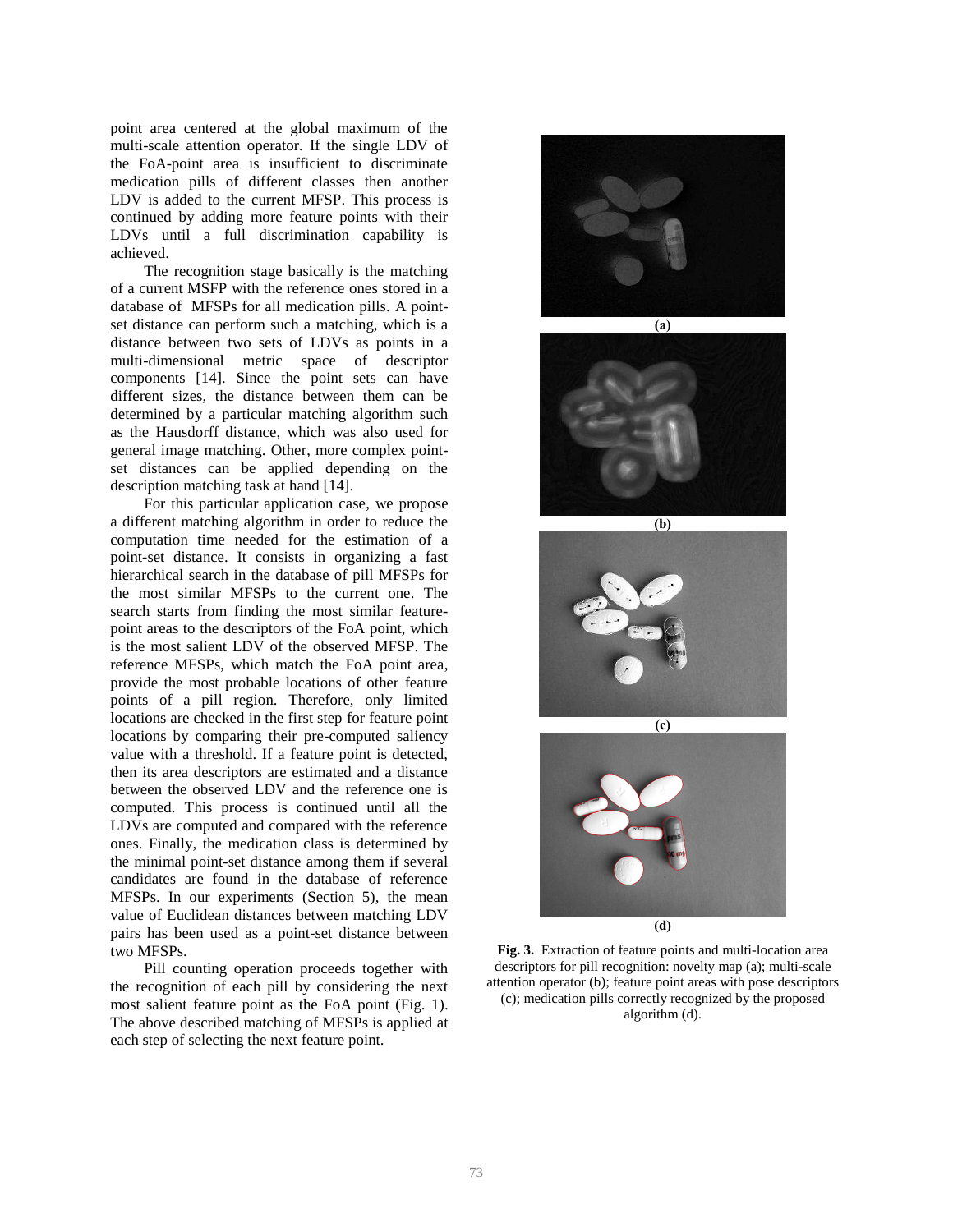#### **5. Experimental results and discussion**

The goal of the experiments was the performance evaluation of the automated medication verification by the visual attention-guided approach. It consisted of two major evaluation tasks: 1) accuracy of feature point detection and descriptor estimation; 2) accuracy of medication recognition.

The task of feature point detection is crucial in the overall process of medication recognition and counting since failure do detect a feature point often results in and undetected pill or capsule, which contains this feature point. Another problem is connected with the separate location of pills, which can often be adjacent by their edges and therefore incorrectly recognized or miscounted.

The medication recognition algorithm proposed in this paper uses image descriptors derived from the salient disk model (SDM) representation of featurepoint areas [9]. Since the descriptor set was significantly modified with regards to the original SDM-based algorithm [8], the accuracy of feature point extraction and descriptor estimation was evaluated in comparison with the original algorithm [9] as well as the SIFT method [5] (Table I). The error value in Table I is the normalized absolute difference between the current descriptor estimate and its reference value as the ground truth. Semisynthetic, computer graphic generated images have been used in the experiments in order to provide the ground truth values of descriptor components. Different perturbations of intensity (color) are applied to the semi-synthetic image in order to imitate the real imaging conditions. The images were rotated or scaled and then transformed back in order to investigate the transformation invariance of the descriptor extraction. The error of shape descriptor estimates was averaged over all the 16 components of the radial shape pattern (Section 3).

In the evaluation of comparative accuracy of pose descriptors (two coordinates), we have applied the attention operator DoG (Difference of Gaussians), which was used in the original SIFT algorithm to extract feature points [5]. This operator is less sensitive for feature-point areas with low color (intensity) contrast because of using the Gaussian averaging over the same central area. Moreover, it does not take into account the pill area homogeneity, which contributes to the accuracy of feature point detection. In the proposed isotropic attention operator, the area local contrast is computed in Eq. 2 relatively to the area homogeneity that increases the

contrast value at the center of homogeneous low-contrast areas.

The pill recognition algorithm used in these experiments is composed of three major steps: 1) detection of feature points; 2) extraction of area descriptors for each detected feature point; 3) MFSPbased matching of feature point areas. Fig. 3 illustrates the proposed visual attention-guided algorithm for pill recognition with its intermediate steps: background subtraction map (a), multi-scale isotropic attention operator (b) feature point areas with pose descriptors and medication pills shown with the red contours. In the image 3c, the centers of feature-point areas are indicated by black dots and local directions are shown as black line segments. The local scale value at the feature points corresponds to the diameter of the white circle. In these experiments, the attention operator uses novelty coefficient  $\beta$ =0.3 and scale range *R*=11. Fig. 3b shows that the local maxima of the attention operator are located at the centers or medial lines of the medication pills and capsules. The MFSP was composed of two LDVs only, which correspond to two most salient feature points. Each LDV is composed of 40 descriptor components, including pose, shape, color and surface intensity. The local shape is represented by the radial shape pattern, which contains 16 directional edge descriptor components (Section 3). It should be noted that the contour extraction (red contours in Fig. 3d) of the pills and capsules recognized by the proposed algorithm has been carried out exclusively for the visualization purpose. The proposed recognition algorithm is not relying on any image pre-segmentation procedure.

The performance of medication (pills and capsules) recognition was tested on test samples of pills and capsules of different classes placed together in different combinations. Some examples are shown in Fig. 4.

| Algorithm     | Location<br>of feature<br>point | Local<br>direction | Shape<br>descriptors | Mean<br>color<br>intensity |
|---------------|---------------------------------|--------------------|----------------------|----------------------------|
|               |                                 |                    |                      |                            |
| Original      | 0.06                            | 0.10               | 0.12                 | 0.07                       |
| SDM-based.    |                                 |                    |                      |                            |
| intensity     |                                 |                    |                      |                            |
| perturbations |                                 |                    |                      |                            |
| SIFT.         | 0.13                            | <b>Not</b>         | 0.15                 | 0.11                       |
| intensity     |                                 | available          |                      |                            |
| perturbations |                                 |                    |                      |                            |
| Modified      | 0.08                            | 0.09               | 0.10                 | 0.05                       |
| SDM-based.    |                                 |                    |                      |                            |
| intensity     |                                 |                    |                      |                            |
| perturbations |                                 |                    |                      |                            |

Table I: Accuracy of descriptor extraction.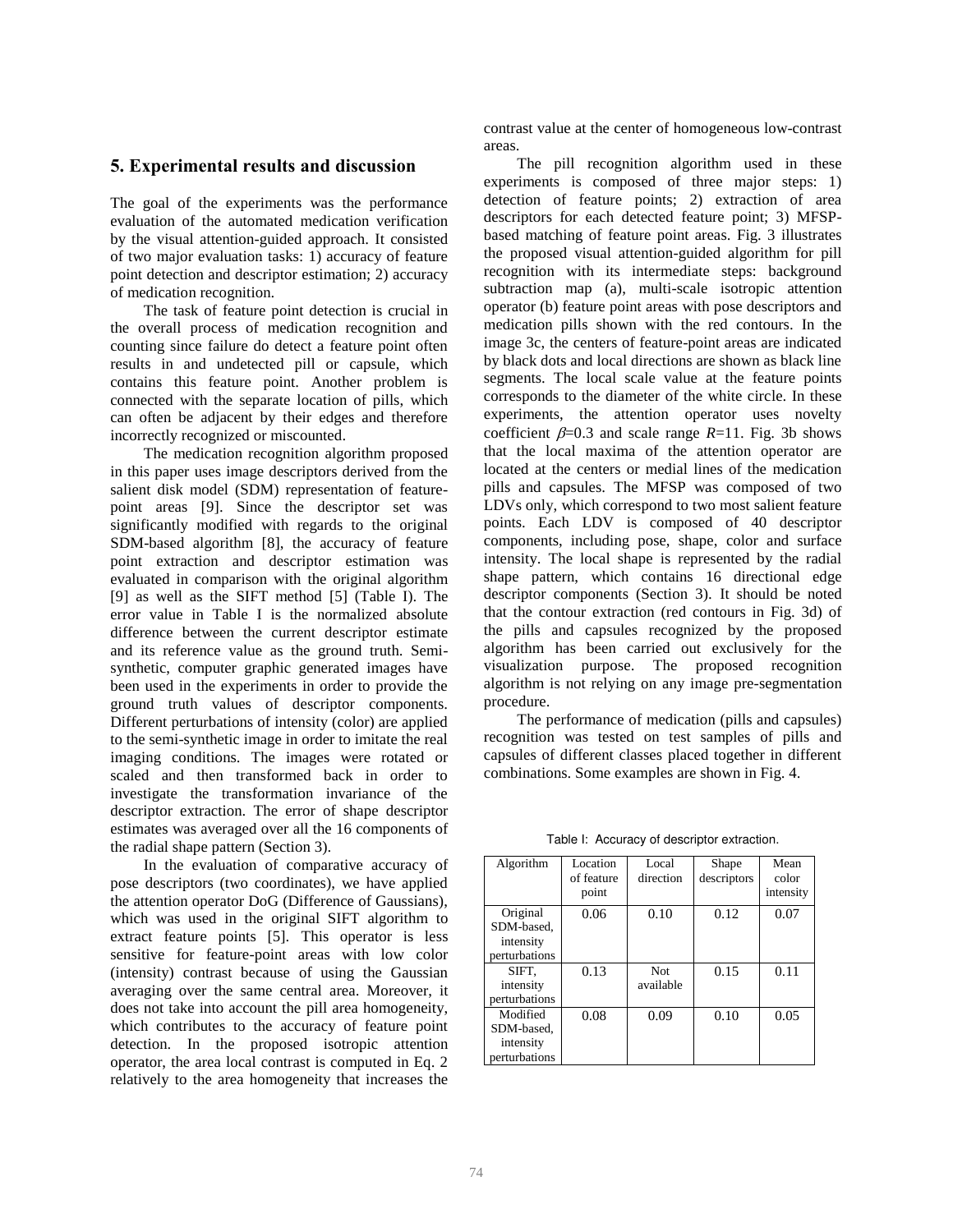

**Fig. 4.** Some examples of test color images for pill recognition and counting experiments**.** 

Since the first performance test evaluates the accuracy of feature point detection, the second test mostly will indicate the descriptor extraction performance if the feature point detection works without major errors. The step of MFSP-based matching has no significant influence on the performance since it uses a simple distance-based comparison of a current MFSP with the reference ones.

The medication recognition results obtained in the conducted experiments are given in Table II as the recognition performance standard measures: precision and recall. The total number of medication test images (with different combinations of medication pills) used in these experiments was 162, while the total number of different classes of medication pills was 23. The recognition tests have been carried out for two types of multi-scale attention operators: 1) Spatial saliency + Novelty; 2) Spatial saliency only. The test result shows that it operates very well even without using the novelty filter in the multi-scale attention operator. That extends its application scope and reduces the runtime significantly. For comparison, the recognition experiments have been implemented with the segmentation-based algorithm similar to the one proposed in [3].

The proposed algorithm of feature-point extraction and MFSP-based pill identification was also tested on its computational efficiency. The efficiency of the attentive vision approach using MFSP descriptors is mostly determined by the time efficiency of the feature point detection because descriptor extraction proceeds only in a limited number of feature point areas. Besides, it exploits intermediate results of the attention operator computation. The computational complexity of the multi-scale attention operator is *O*(1) per pixel and per scale since it does not depend on the operator window (scale) size due to the involvement of fast recursive algorithms for local moments computation [13]. The proposed algorithm of descriptor extraction for pill recognition has shown the speedup of 2.7 with respect to the corresponding SIFT-based algorithm using the DoG multi-scale attention operator [5]. The conditions (parameter values) of the comparative efficiency tests were the same as the conditions of the accuracy tests described above.

|  | Table II: Performance of medication recognition. |  |  |
|--|--------------------------------------------------|--|--|
|--|--------------------------------------------------|--|--|

| Method for      | Algorithm for    | Precision | Recall |
|-----------------|------------------|-----------|--------|
| identification  | pill (feature    | rate      | rate   |
| of medication   | point) detection |           |        |
| pills           |                  |           |        |
|                 |                  |           |        |
| <b>MFSP</b>     | Spatial saliency | 0.96      | 0.92   |
|                 | + Novelty        |           |        |
| <b>MFSP</b>     | Spatial saliency | 0.93      | 0.91   |
|                 |                  |           |        |
| Global regional | Color image      | 0.92      | 0.89   |
| descriptors     | segmentation     |           |        |
|                 |                  |           |        |
|                 |                  |           |        |

## **6. Conclusions**

A visual attention-guided algorithm for the medication dispensing verification using feature-point descriptors of color images is proposed. It is based on the pill image representation as a MFSP and has the following advantageous characteristics. *First*, the robustness of descriptor extraction and formation of MFSPs is achieved through the selection of feature points only in stable, locally unique and object-relevant image locations. *Second*, descriptors are made invariant to eventual similarity transformations and affine changes of intensity. *Third*, the method extracts multi-scale areabased descriptors without image pre-segmentation due to the proposed multi-scale attention operator. *Fourth*, the medication recognition is organized as a time-efficient algorithm for feature-point detection and subsequent matching of the current MFSP with the reference ones using a point set distance.